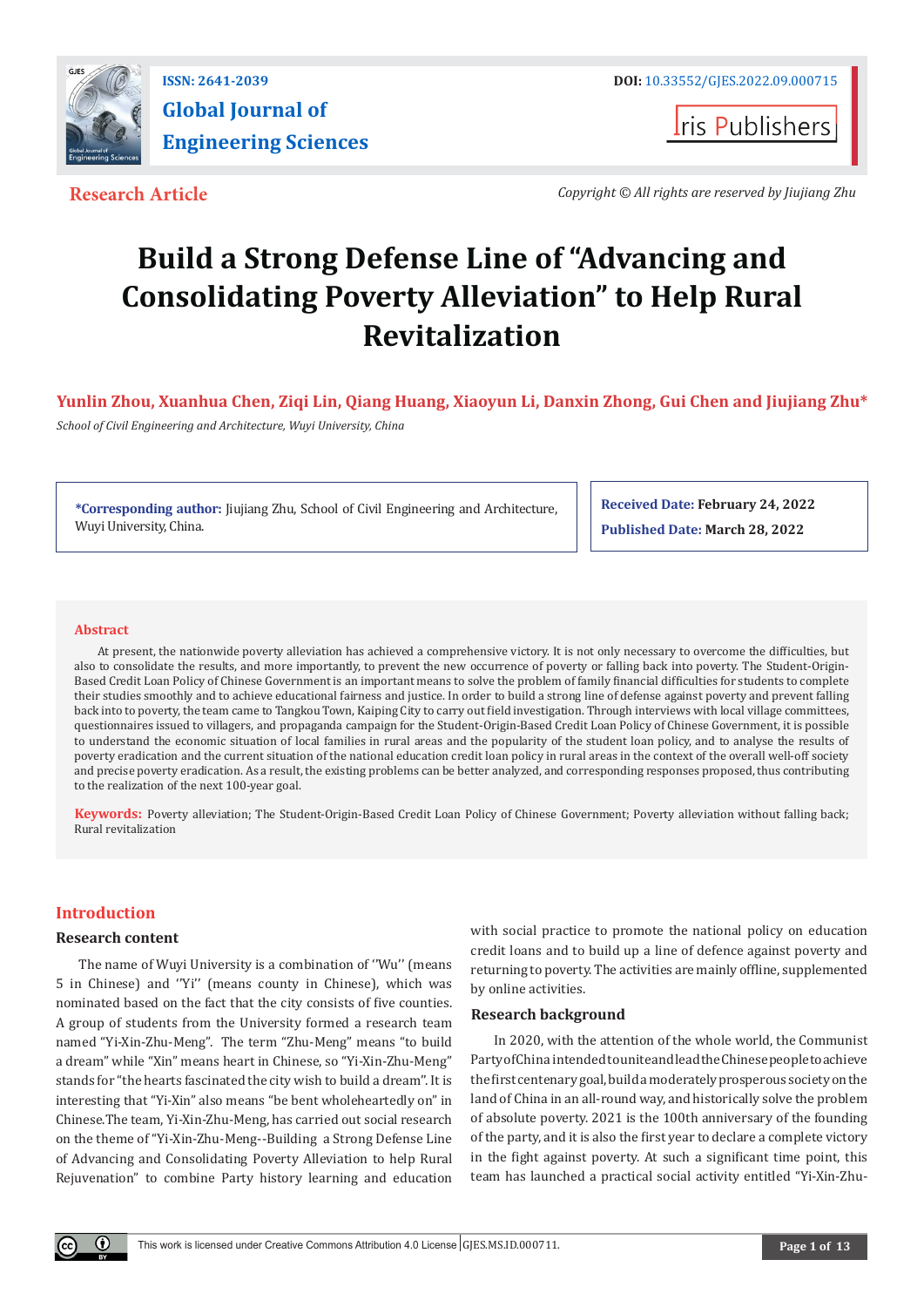Meng - Advancing and Consolidating Poverty Alleviation to Help Rural Rejuvenation". In this social practice activity, the Yi-Xin-Zhu-Meng Team came to Tangkou Town, Kaiping City, and conducted interviews and surveys on the village committees and povertystricken households in the town.

#### **Research significance**

- Through offline questionnaire surveys and interviews with groups in which students with financial difficulties dominate, combined with the reality, their views and suggestions on the national funding policy can be understood, thus contributing to building a solid line of defense for "getting rid of poverty without falling back into poverty".
- Through this activity the team will thoroughly implement the history of CPC (Communist Party of China), strengthen the team spirit of college students, and set up a high-quality team. Under the guideline of contribution to the fullest, the students are thus able to understand, recognize and serve the society as well as to get some social experiences in practice.

#### **Samples and Data**

### **Data collection method**

**Document analysis:** Library documents, subscription to Tangkou Town's public account, search for related materials online, and websites of Learning Power.

**Survey:** Questionnaire survey, interview (direct interview), field survey.

#### **Activity schedule**

**Formula 1:** Specific schedule of activities.

#### **Basic situation of the sample**

#### **Brief introduction of activity survey:**

- a. The main content of the student questionnaire survey:
- 1) Basic family situation
- 2) University living expenses

3) The degree and means of understanding of the relevant policies of education loans

4) Implementation of the National Student Loan Policy

5) Confidence and outlooks on loan repayment after graduation

- 6) Understanding and suggestions on the student loan policy
- b. Main content of parent questionnaire survey:
- 1) Family economic status, members and labor

2) The level of understanding and ways of the relevant policies of student loans

3) Understanding and suggestions on the student loan policy

#### **Research time and place:**

**Time:** July 16, 2021-August 1, 2021.

**Location:** Tangkou Town, Kaiping City, Jiangmen City, Guangdong Province.

| <b>Specific Schedule of Activities</b> |                                                    |                                                                                                                                                                                                                                                                                                                                    |
|----------------------------------------|----------------------------------------------------|------------------------------------------------------------------------------------------------------------------------------------------------------------------------------------------------------------------------------------------------------------------------------------------------------------------------------------|
| <b>Activity Time</b>                   | <b>Event Location</b>                              | <b>Activities</b>                                                                                                                                                                                                                                                                                                                  |
| July 16-19                             | South Main Building of Wuyi University             | Learn about the relevant information about the state<br>funding policy and the party history through reading<br>original works and watching movies, and discuss the<br>research content                                                                                                                                            |
| $ ul-20$                               | Former Residence of Zhou Wenyong                   | Carry out party history study and deepen the enthusiasm<br>for activities                                                                                                                                                                                                                                                          |
|                                        | Kaiping Tangkou Inn                                | Learn the spirit of General Secretary Xi Jinping's import-<br>ant speech at the celebration of the 100th anniversary of<br>the founding of the Communist Party of China                                                                                                                                                            |
| $ ul-21 $                              | Tanxi Village, Li Village                          | The team members were divided into two groups, A and<br>B, and went to each village to give a lecture on the com-<br>bination of party history and national student assistance<br>policy at the villagers' homes and promote the spirit of<br>the important "July 1" speech, taking the speech as an<br>important part of learning |
| $ ul-22$                               | Nanping Village, Yijing Village, Beiyi Village     |                                                                                                                                                                                                                                                                                                                                    |
|                                        | Zhou Wenyong and Chen Tiejun Martyrs Memorial Hall |                                                                                                                                                                                                                                                                                                                                    |
| $ ul-23$                               | Satellite Village, Forty-Nine Village              |                                                                                                                                                                                                                                                                                                                                    |
|                                        | Sanshe Village, Shengping Village                  |                                                                                                                                                                                                                                                                                                                                    |
| $ ul-24$                               | Tangkou Town, Long'anli                            | Go to Xie Chuang's former residence for field investiga-<br>tion and learn the spirit of revolutionary martyrs                                                                                                                                                                                                                     |
|                                        | Former Residence of Xie Chuang                     |                                                                                                                                                                                                                                                                                                                                    |

# **Combination and Analysis of Party History and Interview Outline**

#### **Background**

Since the Eighteenth National Congress of the Communist Party of China, the Party Central Committee has implemented precise

poverty alleviation and targeted poverty alleviation, increased investment in poverty alleviation, and innovated poverty alleviation methods and the country has achieved decisive achievements in poverty alleviation that have attracted worldwide attention. On February 25, 2021, when the National Poverty Alleviation Summary and Commendation Conference was held, General Secretary Xi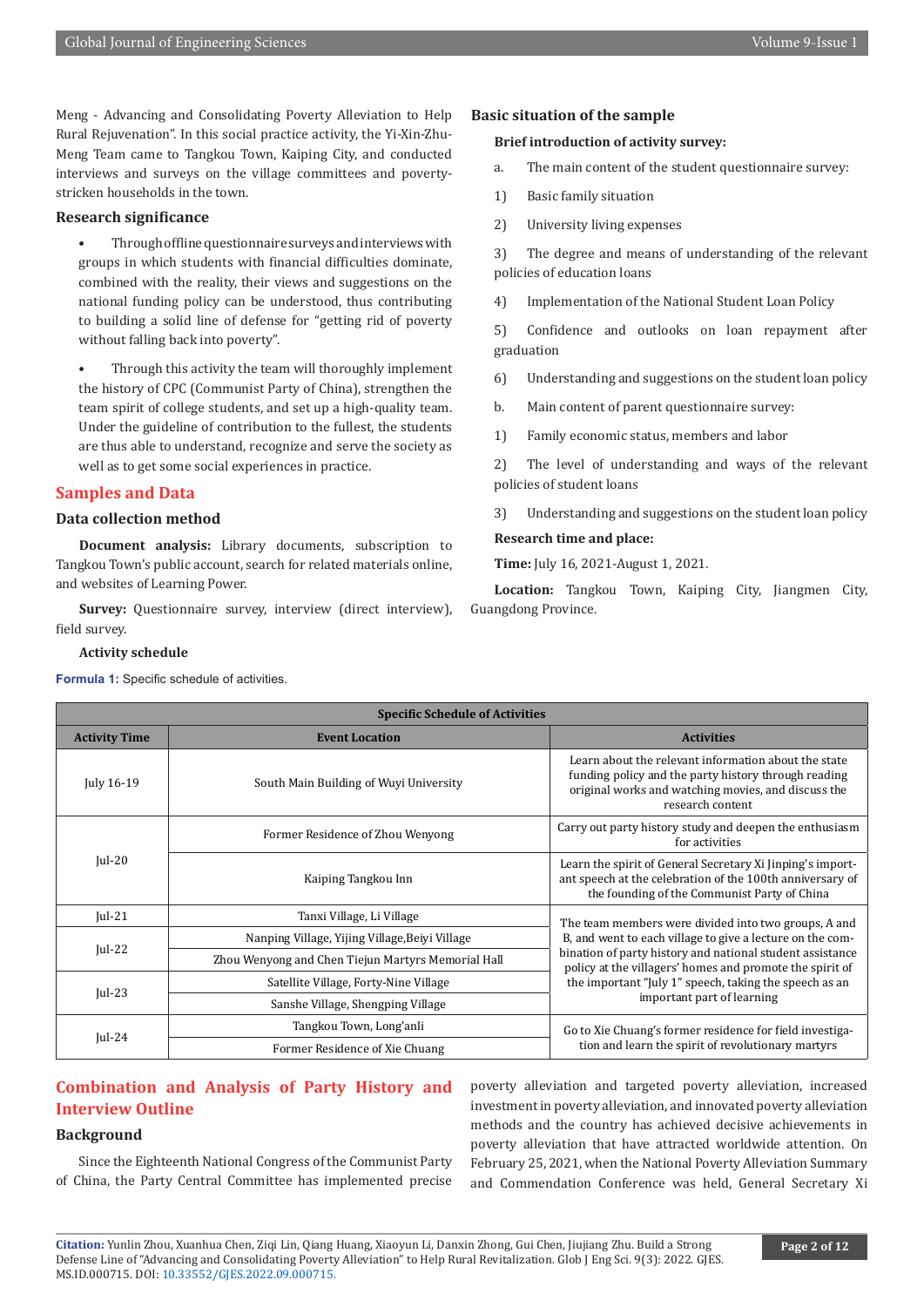emphasized that through the joint efforts of the whole party and the people of all ethnic groups in the country, Chinese people's battle against poverty has achieved a comprehensive victory at the very moment of the 100th anniversary of the founding of CPC comprehensive victory. According to the current standards, 98.99 million rural poor people have been lifted out of poverty, all 832 poor counties have got rid of poverty, 128,000 poor villages have all been unlisted, regional overall poverty has been resolved, and the arduous task of eradicating absolute poverty has been completed, thus creating a miracle brilliant enough to shine in the annals of human history!

General Secretary Xi Jinping emphasized at the symposium on decisive victory over poverty alleviation that "it is very difficult to consolidate the results of poverty alleviation" and that according to the preliminary results of various localities, nearly 2 million people who have been lifted out of poverty are at the risk of falling back into poverty, and there are nearly 3 million among the marginalized population are on the edge of poverty". To consolidate the results of poverty alleviation, it is required to prevent the occurrence of poverty effectively. This requires the awareness of preventing and resolving the risk of returning to poverty in the work of poverty alleviation and implementing targeted measures for people at the risk of falling back into poverty, so as to control the risk of returning to poverty in all aspects.

The team experienced the hardships of grassroots cadres and witnessed the real state of the masses in this "war" through field visits and inquiries.

#### **Status Quo and Analysis**

A. The status quo and analysis of the village committee and villagers' understanding of the national Student-Origin-Based Credit Loan policy

On the one hand, when asked about the degree of understanding of the policy of the Student-Origin-Based Credit Loans, most parents and students said that they knew little or better (40.39% parents knew a fat lot about this policy, 12.5% better, and 32.69 nothing). Whereas 52% students had some basic understandings about this policy and 27% know more about it. The villagers' lack of understanding of the policy reflects the lack of publicity and the failure to popularize and penetrate into rural households; there are few publicity boards in the village and lack of maintenance, and they are mainly concentrated near the village committee. Most of the content released take "precise poverty alleviation, precise poverty eradication" as the theme of policy publicity and government affairs disclosure, event announcements, recruitment information, etc. [1].

On the other hand, through the interviews of village officials under the jurisdiction of Tangkou Town, it can be seen that most of them knew so little about this policy that they just had heard of it, and that they knew almost nothing about its contents, application procedures , post-loan interest, etc. The village cadres were very cooperative with the investigation and research activities and explained the reasons why they have less understanding of the policy. With the development of Internet technology, the application procedures are getting less and easier, some of which are not linked

with the village committee anymore. After the interview, the staff of the village committee also asked for some promotional pamphlets, which can be kept in the village committee for the villagers in need to browse. Then they were provided with approaches to browse and WeChat propaganda videos.

B. The status quo and analysis of village committees and villagers' understanding of poverty alleviation work

The implementation and promotion of the "targeted poverty alleviation and reduction" policy is the key task of all townships before the victory in poverty alleviation. The team interviewed poverty-relieved households and village committee staff in Nanping, Yijin, Tanxi, Beiyi, Zhonghe, etc. From the staff of the village committee, it has been learned that most of the former registered households converted to normal households due to changes in the labor structure. In addition, they continue to implement the principle of "Poverty Relief Policies Continue After Counties Being Removed from Poverty List" in their poverty alleviation work. For households that have been lifted out of poverty there will be dedicated personnel to keep an eye on them for 2-3 years to ensure that there is no or little return to poverty.

In the following visits and interviews, it has been found that a considerable part of the village's low-income households are sick and disabled households, five-guarantee households or households without labor. In terms of the quality of the population, the poor generally have a low level of education, old-fashioned ideas, little awareness of science and technology, and lack the ability to get rich and to find the way out. The assistance measures for povertystricken households are mainly regular financial support according to the poverty alleviation policy. The staff at all levels of the town and city government will conduct condolences about 3 to 4 times a year, and the staff of the village committee will visit, comfort, inform them of new policies and help them file for. They not only provide materialistic assistance but help them find suitable jobs and conduct psychological comforts.

In the talk with the staff of Nanping Village, it has been learned that there is a poverty alleviation project in Tangkou Town, which provides a strong guarantee for winning the battle against poverty. The Tangkou Township Photovoltaic Power Generation Poverty Alleviation Project is built by the town's party committee and the government under the correct leadership of higher party committee and government and under the auspices of two levels of poverty alleviation funds in Jiangmen City and Kaiping City in 2017 and 2018 as well as the support funds of various assistance units, 900,000 Yuan in total. The project, with an engineering capacity of 104.5 kilowatts, is a long-term asset income project. It uses the state's subsidy policy for photovoltaic power generation for poverty alleviation. It is estimated that the annual income return will reach 10%. The return period is about 20 years. After deducting the normal management expenditure from the annual power generation income, the remaining part will be used for special purposes like the alleviation of poverty-stricken households, subsidies for extremely disadvantaged people, assistance to lowincome houses and the development of poverty relief industries (Figure 1).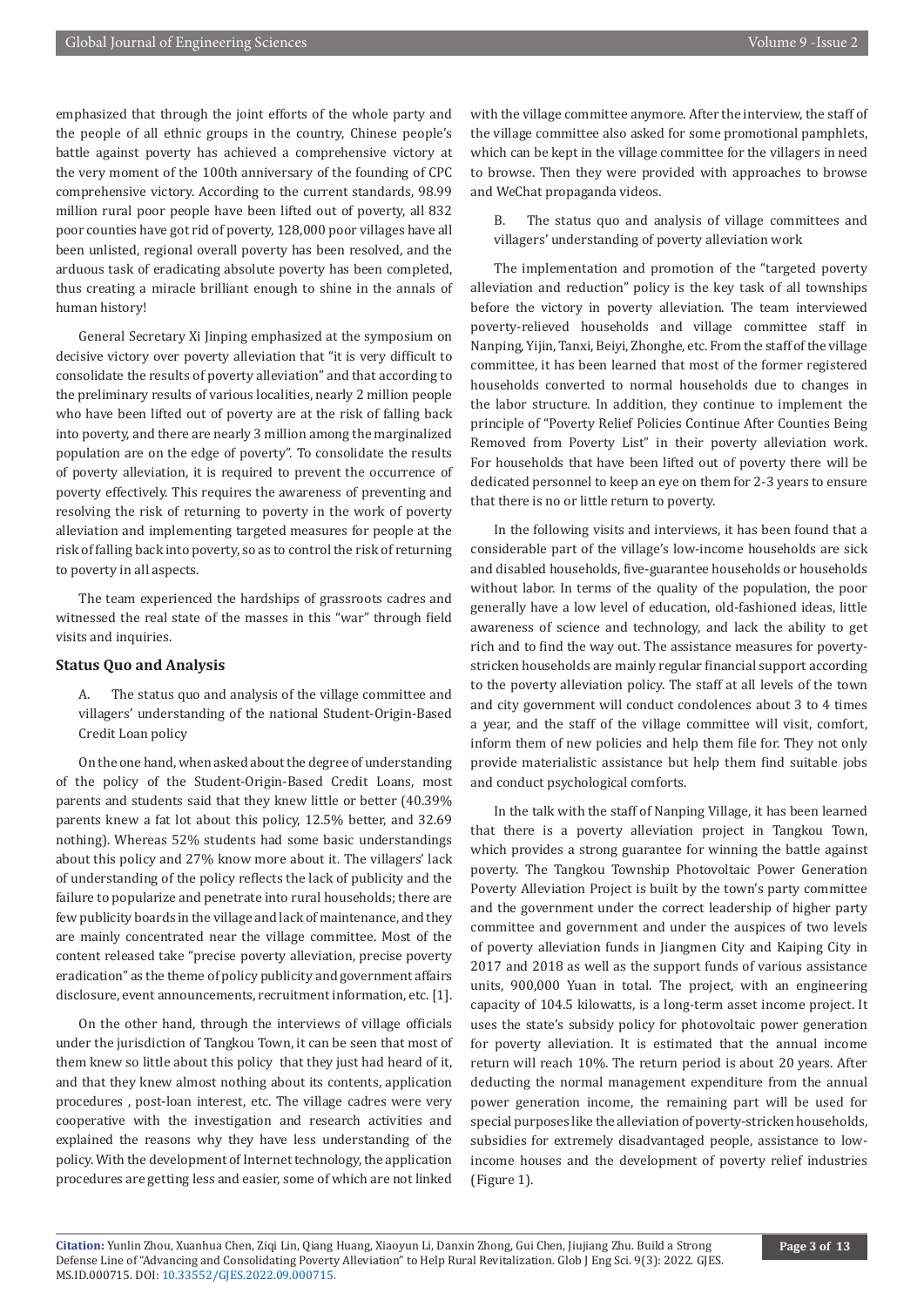

**Figure 1:** Photovoltaic power station.

#### **Suggestions**

**Deepen the industrial development model:** Persist in practicing policies in line with the conditions of people and places, work on the innovation of mechanisms, with asset income and photovoltaic as the main means of poverty eradication, supplemented by special breeding and cottage industries, to realize the industry pattern of "households have projects, villages industries, and towns scales" and guarantee the stable income growth of poverty-stricken households fundamentally.

**Improve the medical security and assistance system:** The family doctor contracting service should be actively promoted, and a family doctor service team formed to sign up the poor population individually. People should establish electronic health records and implement dynamic management so as to ensure that the people who have been lifted out of poverty will not get sick, get less sick, see a doctor, get a good treatment, and not spend money or spend

less money. In addition, the construction of medical and health care complexes is being accelerated, and publicity days, health follow-up visits, and charity clinics are being used to strengthen the dissemination of health knowledge on chronic disease prevention and control, and to organise and carry out village charity clinics and distribute free medicines and condolences, so that the "last kilometre" of policy implementation can be effectively addressed [2].

**Improve the security system for the elderly and disadvantaged groups:** Elderly people living alone in rural areas have become the biggest disadvantaged group in rural areas. They are too old and almost lose the ability to work. This group of people is very dangerous for their families to return to poverty. The elderly may need an adult to take care of them at home due to their physical condition, which leaves the family without a labour force; they may also suffer from sudden illnesses that make the family with a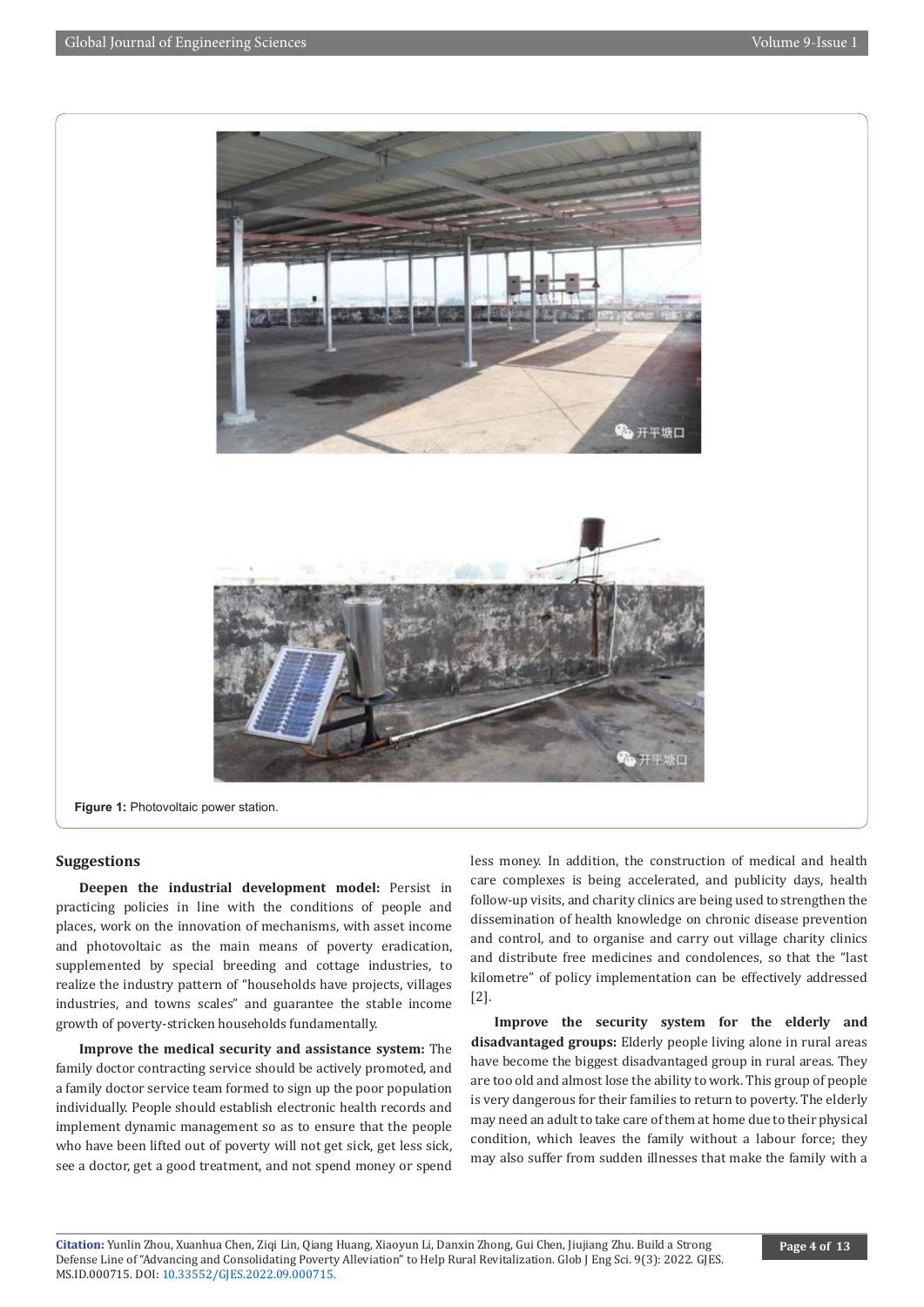weak financial base bear high medical costs; some elderly people suffer from chronic diseases all year round, but due to the limited medical conditions at the primary level, they have to go to a large hospital for simple treatment, which in effect adds an extra burden to the family. Therefore, in the work of preventing the return of poverty, it is necessary to actively explore a model of elderly care and assistance that is in line with the actual situation in rural areas, to improve the level of grassroots medical care, to open elderly convalescent centres, and to effectively solve the plight of elderly people who are too poor to see a doctor and too afraid to see a doctor. Increase government policy subsidies according to the level of local economic development invisibly increases the extra burden on the family. Therefore, in the prevention of returning to poverty, it is unprecedentedly important to actively explore an old-age care and assistance model that meets the actual conditions in the rural areas, improve the level of primary medical care, and set up nursing centers for the elderly to effectively solve the dilemma of the elderly who are too poor to see a doctor. Increase the government policy subsidies according to the local economic development level [2].

**Increase the self-development ability of the poor:** Vigorously carry out labor vocational skills training and agricultural practical technology training, make full use of the Dewdrop Project and the new-type farmer training of people's livelihood projects, and earnestly carry out vocational education, job skills training and entrepreneurship training for the poor. To ensure that the goal of training one person, one person in employment, one household out of poverty, and the goal of training one technology, revitalizing an industry, and enriching the people of one area are achieved.

Advertise and call for the implementation of rural revitalization policies, and call on more creative, energetic, and thoughtful young youths to use their strengths and expertise in the rural revitalization strategy and devote their youth and vitality to rural grassroots work. As the "educated youth" of the new era, the college-studentturned village officials experience life, serve the society, and play a passionate movement worthy of the times, worthy of youth, and no regrets about their mission with their own passion and enthusiasm on the vast rural stage.

#### **Conclusion**

Xi Jinping said that the overall victory of the fight against poverty marks a solid step taken by the party on the road of uniting and leading the people to create a better life and achieve common

prosperity. At the same time, poverty alleviation and putting off the hat of poverty are not the end, but the starting point for a new life and a new struggle. There is still a long way to go to solve the problem of unbalanced and inadequate development, to narrow the development gap between urban and rural areas, and to realize the all-round development of people and the common prosperity of all people. It is necessary to effectively consolidate and expand the results of poverty alleviation and effectively link various tasks with rural revitalization to make the foundation for poverty alleviation more stable and more sustainable. It is necessary to strengthen the monitoring of the people who are prone to return to poverty and lead to poverty so as to achieve early detection, early intervention, and early assistance. Long-term cultivation and support of industries in areas that have just shaken off poverty shall be required to promote endogenous and sustainable development.

#### **Activity Survey Results and Analysis**

In order to better build the defense line of "Advancing and Consolidating Poverty Alleviation", this survey of the " Student-Origin-Based Credit Loans" was carried out in Tangkou Town, Kaiping City. A total of 160 questionnaires have been sent out, and the effective questionnaires returned are: 156 copies, the effective recovery rate is 97.5%, of which there are 52 student questionnaires and 104 parent questionnaires.

#### **The main content of the student questionnaire survey**

It can be seen from Figure 2 and Figure 3 that more than 50% of students have little or no knowledge of the Student-Origin-Based credit loan policy. It can be seen from Figure 4, for this policy, students mainly learn about it through school propaganda and online information. Government propaganda only accounted for 17.31%. From these data, it can be seen that most students have little or no understanding of the policy, indicating that the publicity efforts of relevant national departments and institutions need to be strengthened, and the continuity and stability of the policy need to be maintained and help implement the "poverty alleviation without returning to poverty". According to Figure 5, there are still 11% of students who have not heard of this kind of publicity and activities. From these data, it can be seen that most students do not know much about the content of the national Student-Origin-Based Credit Loan policy, or even do not understand, indicating that the publicity work of the policy has not been well implemented.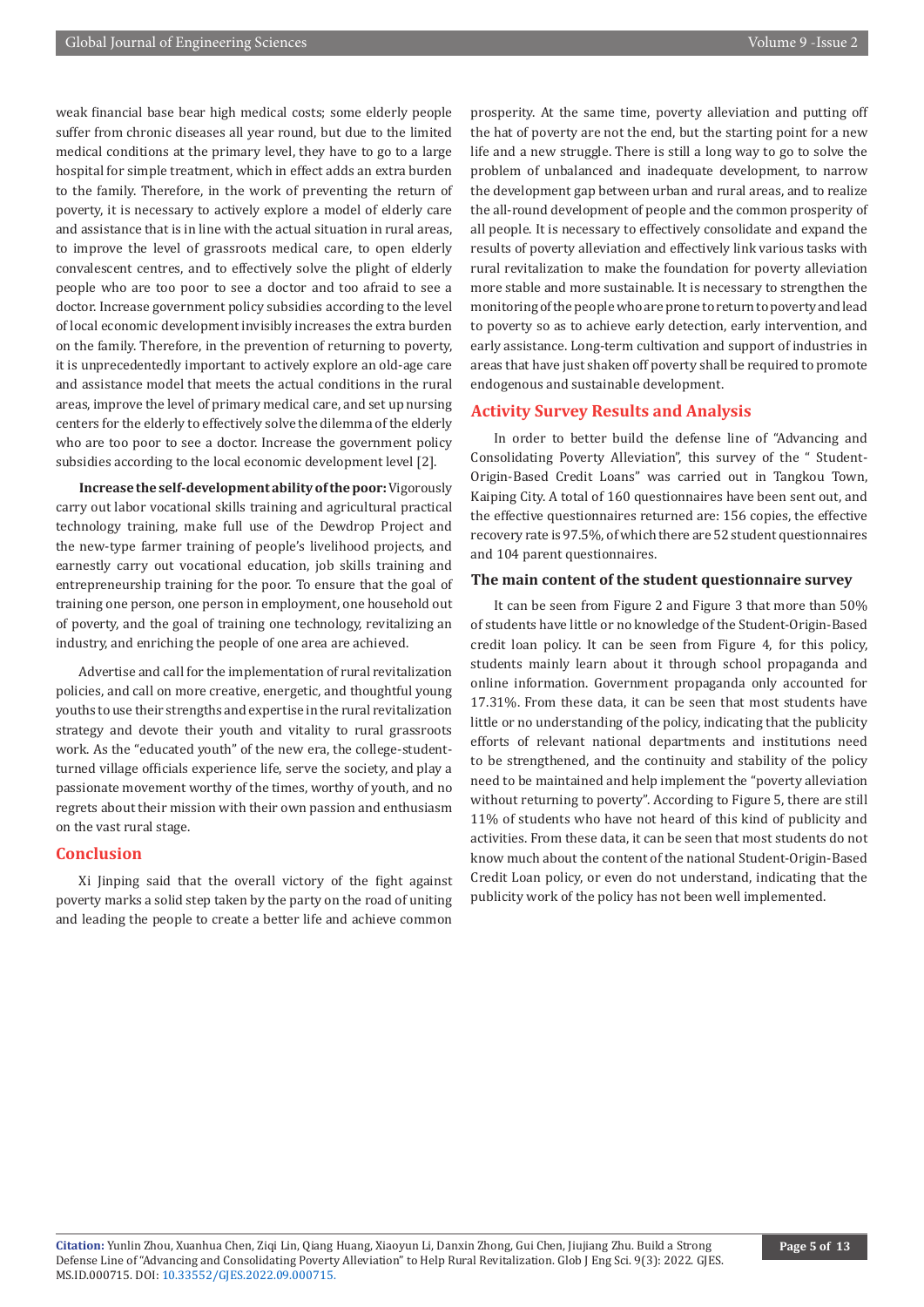

**Figure 2:** Students' understanding of the relevant policies of Student-Origin-Based Credit Loans.

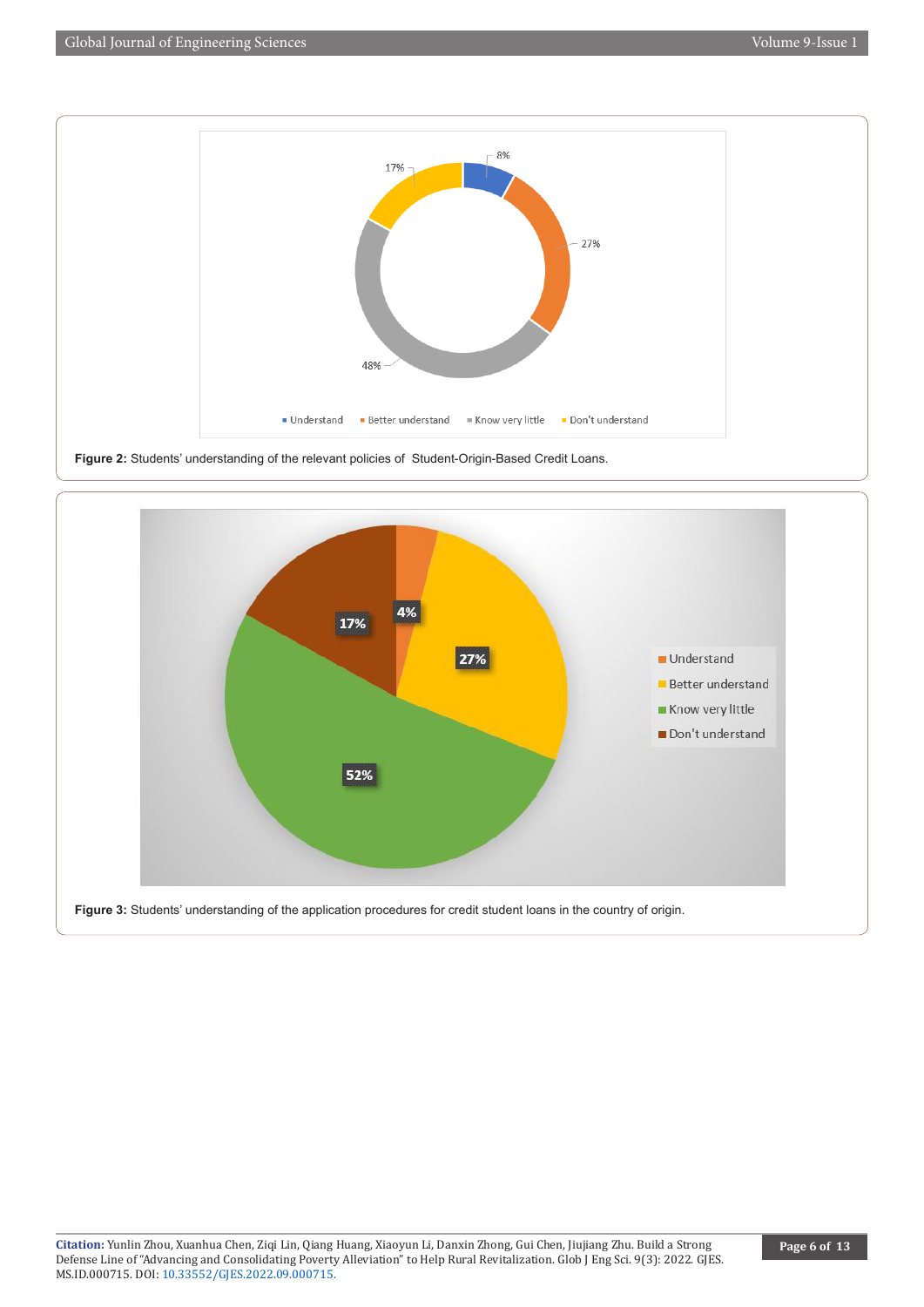

According to Figure 6, there are still 28.85% of students who think ''no salary or low wages, financial difficulties'' is the reason why they cannot reimburse their loans, most of the students think it is an objective reason rather than intentional default, but it is worth noting that 5.77% of students think that "students lack a sense of integrity, and default deliberately." Therefore, while improving the repayment process and repayment methods, repayment reminder

services, etc., it is necessary to strengthen the integrity education for students. In addition, 28.85% of the students believe that the reason for the default is "no wages or low wages, financial difficulties", which indicates that there is the possibility of "falling back to poverty". Therefore, it is necessary to build a firm defense line to prevent poverty and to consolidate the results of poverty alleviation (Figure 6).

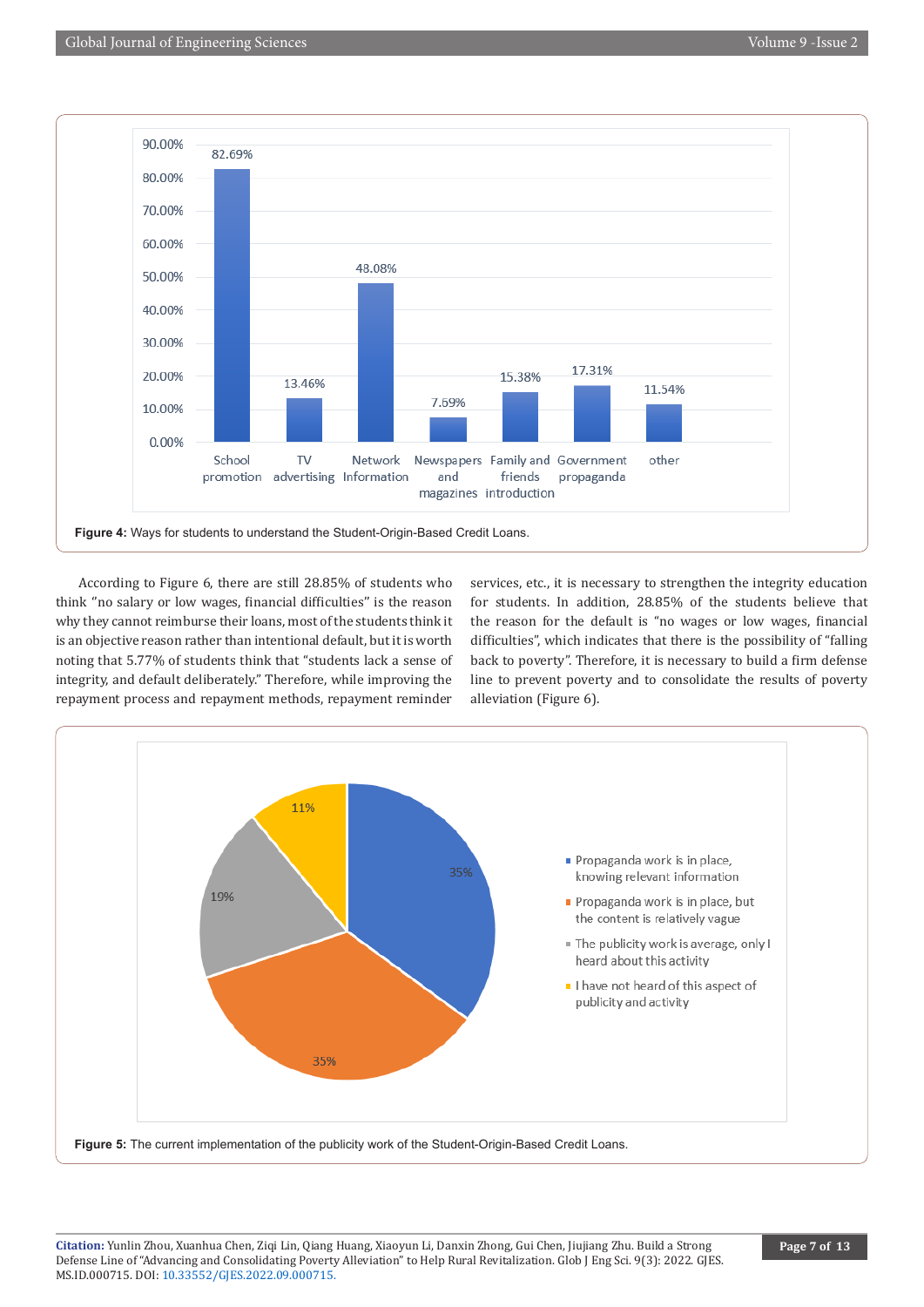

### **Main content of the parent questionnaire**

 It can be seen from Figure 7 that 73.08% of parents have little or no knowledge of the national Student-Origin-Based Credit Loan policy, and it can be seen from Figure 9 that the government propaganda only accounts for 20.19% of the way to understand the policy. From these data, it can be seen that most parents have little

or no understanding of this policy, indicating that relevant state departments should increase the scope of publicity and increase the publicity of this policy in village committees and neighborhood committees. It is necessary to maintain the continuity and consistency of this policy. Stabilize and help implement the "eliminate poverty without returning to poverty".



**Figure 7:** Parents' understanding of the relevant policies of national Student-Origin-Based Credit Loan.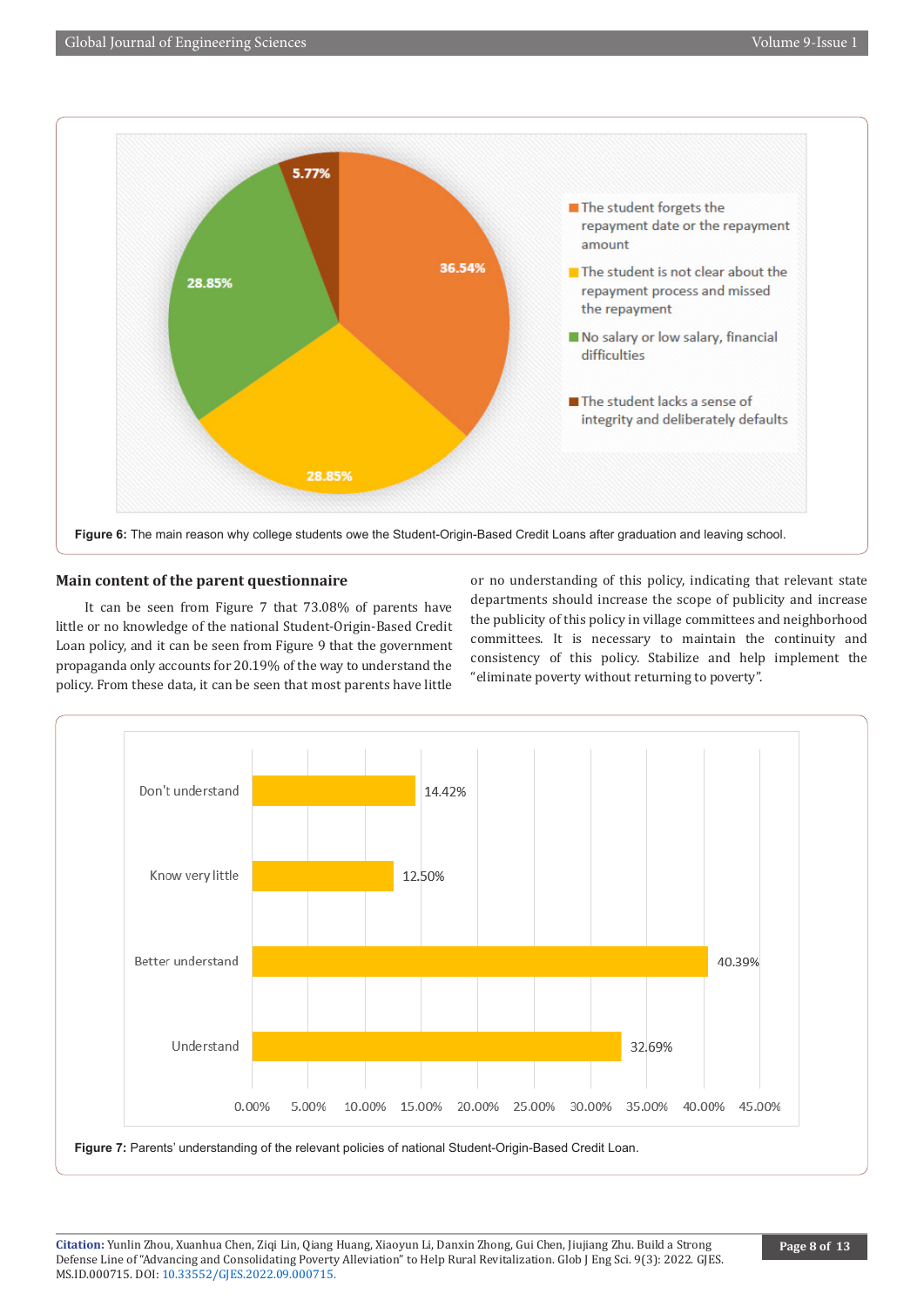



According to Figure 10, 23.08% of the parents still think that they have not heard of the publicity and activities in this area, and 25.00% of the parents have only heard of this policy and do not know the specific content. From these data, it can be seen that most parents do not know well or even understand the content of the national Student-Origin-Based Credit Loan policy, suggesting that

the publicity work of the policy has not been well implemented. The national Student-Origin-Based Credit Loan policy is a powerful measure that combines poverty alleviation with aspirations and intelligence to prevent poverty from returning. Related propaganda mechanisms should be established and improved (Figure 10).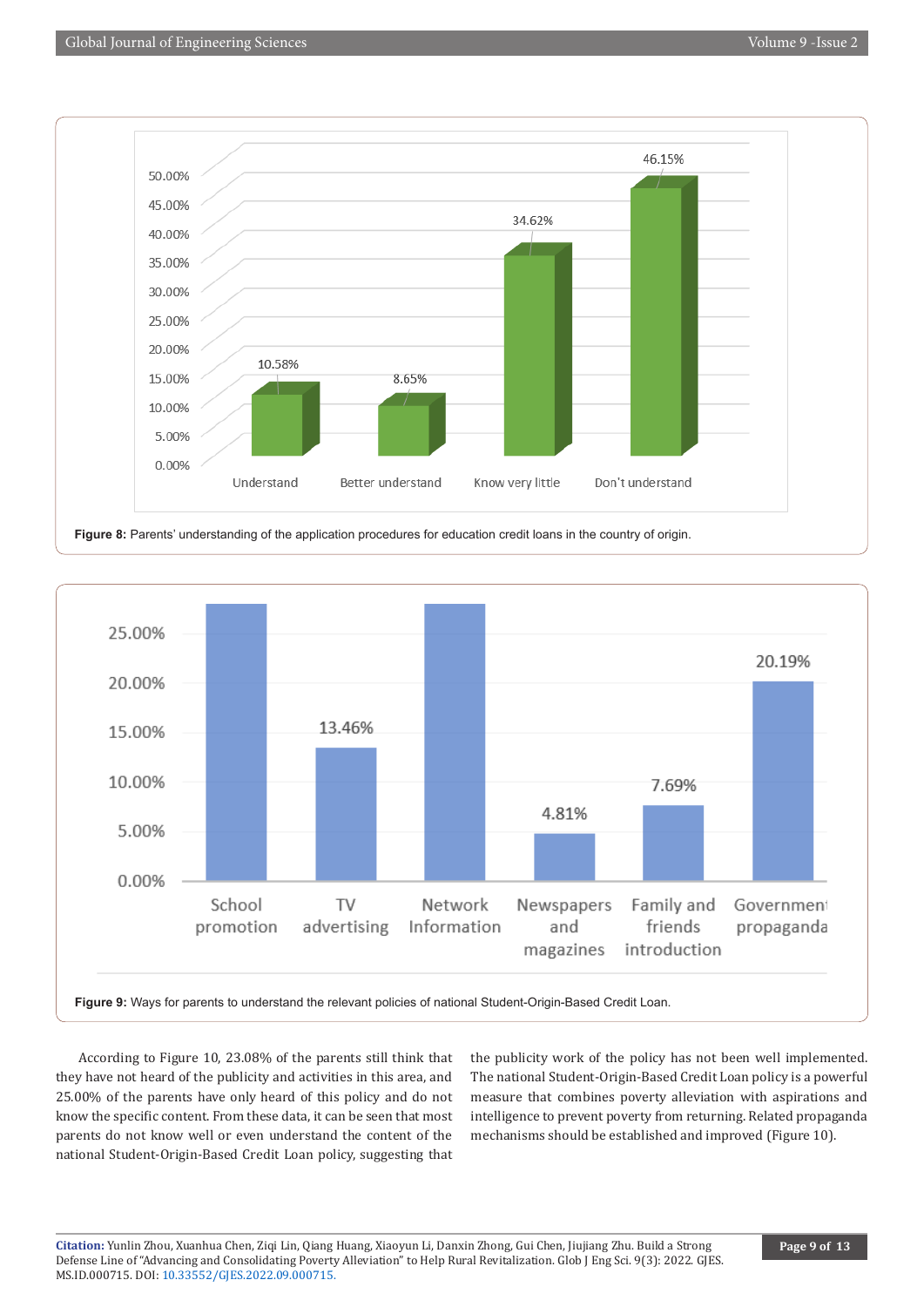

### **Analysis of Survey Data Statistics**

# **The current situation of building a strong line of defense for "alleviating poverty and not returning to poverty" in Tangkou Town, Kaiping City, Jiangmen City**

**There is desensitization back to poverty:** Desensitization refers to the loss of sensitivity or responsiveness of the povertyrelief targets to policies, and essentially refers to policy failure. Desensitised return to poverty is the result of new policy changes that make it difficult to sustain stable development because the original policy incentives no longer work. This phenomenon is mainly manifested in the status quo of the national Student-Origin-Based Credit Loan in Tangkou town, where there are few publicity channels for the local national student loan policy, and the publicity effect is not good. Figures 3 to 7 show that both online publicity and school publicity account for more than 30%, but only 30% of the villagers think clearly about the content of the publicity. This has also led to the fact that local villagers know very little about the national student loan policy. Figures 2 and 3 show that only 4% of students really understand the policy. Due to the remoteness and lack of information in this area, many students and parents lack understanding of the national student loan policy, which is not conducive to the implementation and implementation of the national student loan policy. When there are problems in the transmission of information, there are some good policies that cannot benefit local residents in a timely manner. This has also triggered off some local families with educational needs to be unable to get help in time.

**Abruptly interrupted return to poverty:** By interrupted return to poverty, it refers to the poverty return resulted by losing the capacity to produce wealth in the case of supply shortage. It is characterised by signs of return to poverty once financial and technical support for specific groups and regions is stopped or reduced. This phenomenon is mainly manifested in terms of the status quo of the Student-Origin-Based Credit Loans in Tangkou Town as that some students do not have a sense of gratitude and have a similar concept of "waiting for the government to send a well-off society". Figure 6 show that more than 75% of the sponsored students have the consciousness of gratitude and giving back to the society. According to the survey, 15.38% of parents report that all the poor students around them are grateful and willing to give back to the society, and 56.73% of parents report that most of the poor students around them are grateful and willing to give back to the society. It is worth noting that 24.04% of the parents report that only a small part of the poor students around them have a sense of gratitude and repaying the society, and even 3.85% of the parents report that the poor students around them do not have a sense of gratitude and take it for granted. This shows that gratitude education in schools, families, society, etc. still needs to be continued and continuously strengthened.

## **The main problems in building a strong line of defense of "alleviating poverty without returning to poverty" in Tangkou Town, Kaiping City, Jiangmen City**

The main internal and external factors that contribute to the risk of returning to poverty include economic development dynamics, unexpected factors that increase the risk, and the ability to develop oneself. In terms of strengthening the defense line of "getting out of poverty and not returning to poverty", the main problems in the national student source credit student loans in Tangkou Town are:

**The publicity effect of the Student-Origin-Based Credit Loans is not good:** Statistically, the interviewed people have very little knowledge about education loans and other funding methods.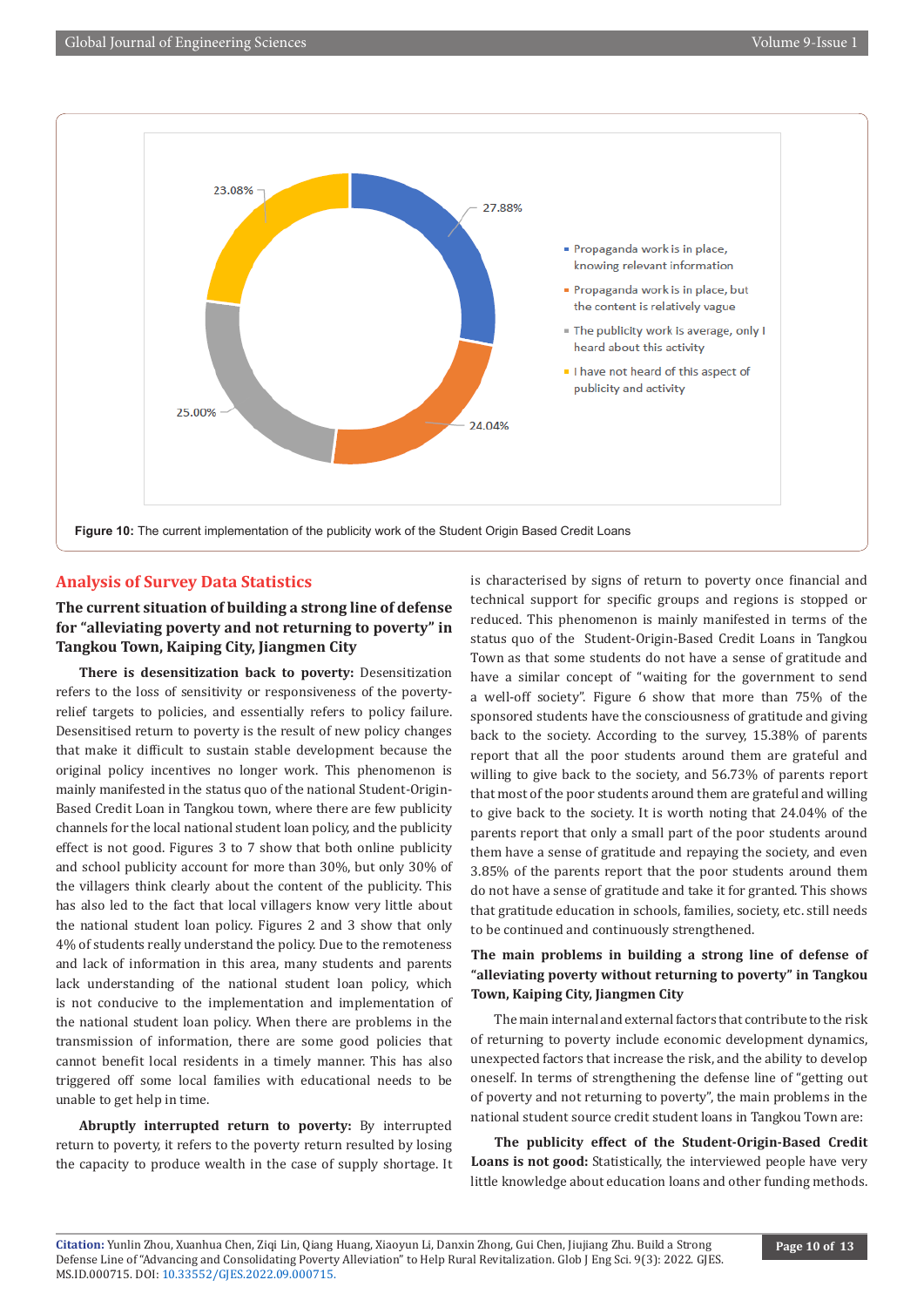The lack of understanding of the preferential content of national student loans has led parents to confuse national student credit loans with loans from other commercial banks and to reject them for fear of being cheated. This shows that in the work of building a strong line of defense against poverty and not returning to poverty, it is still necessary to strengthen the contact with the masses, and to deepen the masses' understanding of policies in a better way.

**It is generally believed that the application procedures of the Student-Origin-Based Credit Loans are complicated, and the timeliness is low:** The survey shows that villagers generally think that the application process is complicated, and the process is cumbersome. Some students and parents even think that the threshold for student loans is high and the probability of success is small, so they are reluctant to have a try. There are also some families who are not well-educated, they are hesitant to report complicated procedures, preparation of numerous certification materials, and strict contract management, or are afraid of personal information leakage. This shows that the work methods still need to be improved in the work of building a solid line of defense against "eliminating poverty and not returning to poverty."

**Lax loan vetting and weak post-loan management:** Students cannot repay their loans on time, and even some students cherish the illusion that they can avoid bank debts by leaving school. This has largely restricted the development of loan policies, and it is undoubtedly worse for students to take the initiative to understand the application of loans, which also deviates from the original intention of the national student loan. This shows that in the cause of building a solid line of defense for "eliminating poverty and not returning to poverty", the unfinished work should be completed more rigorously.

**Some students lack a sense of gratitude:** Most of the poor students are able to be grateful, self-reliant and motivated to give back to society in the future after receiving financial assistance. However, there are also a few students who are dependent and inert, taking state support for granted. This impinges on the credit investigation of students after graduation, and there are also big problems in the later evaluation of the policy. This situation is a problem of the self-development ability of the masses, which will lead to the emergence of people who return to poverty due to low self-development awareness, poor subject quality, and fragile resilience to risks [4].

#### **Typical Cases**

# **Location of a typical case-Introduction to Zhonghe Village, Tangkou Town, Kaiping City**

Zhonghe Village Committee is located in the west-central part of Tangkou Town, Kaiping City, Guangdong Province, with a total area of 4 square kilometres and a total population of 1,345, with about 500 expatriates living abroad. This village, only 15 kilometers from the city, is populated with 552 households. It is close to Beiyi Village, Li Village, Zhaiqun Village, Yijing Village, Nanping Village, Qiangya Village, Tanxi Village, Shengping Village, Gangling Village, and Sanshe Village, Kuicao Village, Sijiu Village, Weixing Village, Longhe Village. The village is mainly engaged in rice cultivation, with arable land covering 3216.2 mu, of which 1660.5 mu are paddy

fields and 1565.5 mu are dry fields. There are 8 natural villages under its jurisdiction, namely Zhongcheng Village, Dongxin No. 1 Village, Dongxin No. 2 Village, Qixing Village, Xicheng East Village, Xicheng West Village, Dongxing Village, and Zhonghe Village.

On September 24, 2019, Zhonghe Village, Tangkou Town, Kaiping City was listed on the list of establishment units of the "Demonstration Village (Community) of Democracy and Rule of Law" in Guangdong Province in 2018.

#### **Basic information of typical cases**

In Zhonghe Village of Tangkou Town, there is a disabled couple. The wife was disabled because of an accident while working in a factory, which made her incapacitated. The husband was disabled in a traffic accident in 2012. Although he did not lose the ability to work, he still has both hands maimed. And there was one child and one daughter in the family. At that time, the son was in high school, and the daughter was only in junior high school. In order to support the two children in school and to make both ends meet, Mr. Zhou has contracted fishponds himself in 2013, and through his own hard work, the hardest time has gone. The village council, together with various villagers in this village, also understood their family's situation and offered to give them a rent reduction for their fish pond in order to reduce their burden. All of the children have completed their studies through the national student loan policy during their studies at the school. They have now graduated. The son graduated from an undergraduate college in Guangdong Province, and his daughter graduated from a junior college. After the couple's children came out to work, the family's labor structure was changed, which increased the family's income and helped the entire family get rid of poverty.

#### **Suggestions and Conclusion**

**Suggestions on the National Student-Origin-Based Credit Loan Policy to Build a Strong Defense Line of "Eliminating Poverty and Not Returning to Poverty"**

Regarding the poor effect of publicity of the credit student loan policy in the national student source area:

The reason why the publicity effect of the Student-Origin-Based Credit Loans is not good among the populace lies in that the public has insufficient awareness of the policy and low attention to it, and the form and method of publicity of the policy need improving.

• Training professionals responsible for disseminating information at the sub-town level to consolidate the results of the fight against poverty and to avoid signs of return to poverty.

- Improving publicity methods and diversifying publicity.
- Online and offline synchronization, big data promotion.

**Regarding the issue of lax loan review and weak post-loan management:** Banks and schools should strengthen the links between them and students and parents, and explain the National Student Credit Loan Policy to ensure that students and parents are fully aware of the operational mechanism of the National Credit Loan Policy and the importance of financial support for students and families in need, and that this is an important line of defence to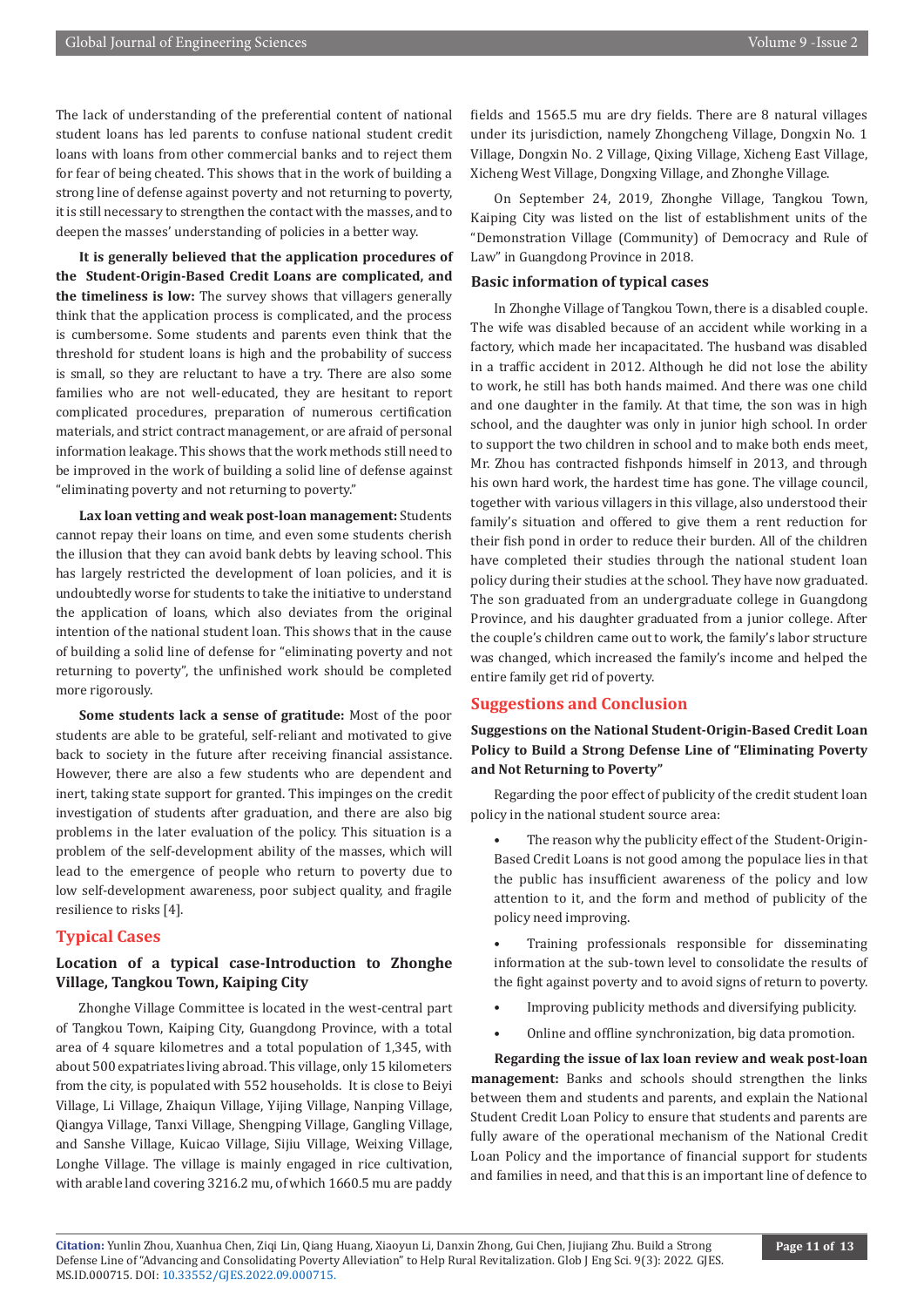ensure that they do not return to poverty and that it is the common responsibility of all beneficiaries to maintain the long-term, healthy and sustainable development of the National Student-Origin-Based Credit Loan System.

**Regarding the pressure of poor families to repay loans:** In terms of families, efforts should be made to strengthen the support for spiritual poverty and encourage them to shape a more correct value and outlook on life. Ideological poverty is the greatest enemy in face of a comprehensive well-off and consolidating the achievements of poverty alleviation. Poverty alleviation must be combined with the support of the intellect and the will; guide poor families to grasp the opportunity of the national student loan policy, put aside their ideological burden, and trust the party and the people's government.

In terms of schools, increasing the breadth and depth of scholarships and providing more work-study positions can help students with special financial difficulties complete their studies and improve their ability to repay loans. At the same time, it is necessary to strengthen the development of party history learning and education, to learn from history, and to draw spiritual strength from the deeds of the revolutionary ancestors and improve the sense of social responsibility and self-accountability.

In terms of society, the internationally recognized successful ICL method, that is, the "repayment in proportion to income" method, can be used to balance the debt burden of students in different periods and maximize the loan recovery rate.

**Regarding the lack of gratitude for some students:** It is necessary to strengthen the integrity education for students, actively carry out the education of party history, learn the spiritual aspiration of the ancestors, enhance the sense of gratitude and pay back the society, truly understand and recognize the role and significance of the party and the state in vigorously developing education, and understand that the government does not allow any child or young person cannot get educated because of poverty. The national Student-Origin-Based credit loan policy is used to build an important line of defense for "getting out of poverty and not returning to poverty". At the same time, further improving the construction of the personal credit system and increasing the penalties for personal loan defaults are needed. The establishment of a sound personal credit system will help reduce the problem of national education loan arrears, and it is a "rooted" strategy to solve the problem of defaults. The People's Bank of China should establish a credit information database for loan students with the education administration, and gradually establish a personal credit system covering the entire society, strengthen institutional constraints on student credit, and adopt comprehensive measures to prevent loan defaults and prevent financial risks [4].

# **Regarding the lack of "blood-generating" capacity triggered by exodus of rural labor:**

• Comprehensively promote rural revitalization, strengthen infrastructure, and improve public services. Introduce talents to the countryside, provide corresponding positions and promotion channels to retain talents, encourage outside talents to go home to contribute in their hometowns, and add vitality to the countryside.

• Develop modern agriculture and integrate urban and rural management. Let laid-off workers and college students go to the countryside to engage in modern agriculture, combine modern science and technology, and innovate high-tech agriculture, so that more young people can join in it. As long as there are good benefits from agriculture, there will be more people engaging in it.

Raise the income level of farmers, especially that of modern farmers. In some agriculturally developed countries, the government has provided huge subsidies to farmers, and the income from farming is no worse than that of other sectors. With this economic foundation, the public can truly regard farmers as a profession, rather than an identity title, and to better achieve "elimination of poverty without returning to poverty". The government also needs to increase support and guidance for college students majoring in agriculture.

#### **Summary**

**Activity development:** The social practice, launched by the team ''Yi-Xin-Zhu-Meng'' in Tangkou Town, Kaiping City this time with the theme of ''Building Dreams in the City Heart-Building a Strong Defense Line of 'Alleviating Poverty and not Returning to Poverty' and Helping Rural adopted offline interview combined with investigation and publicity; it took 5 days to interview village committees in 9 villages, and distribute 160 questionnaires in fields, street shops, and township markets in Tangkou Town.

**Evaluation and improvement of problems in activities:** In this event, the following issues were summarized and reflections were made.

When distributing and collecting questionnaires, refusal, language barriers, successive setbacks and poor results are common, thus generating a sense of frustration, so it is easy to feel frustrated. The solution is to stop issuing questionnaires to intersperse some visits to the village committee during the process so as to relieve physical and psychological fatigue effectively.

• Due to time constraints, the research on relevant typical cases is not "deep" enough. Online and offline synchronization methods can be used to obtain more first-hand information, so as to better build a defense line of "getting out of poverty and not returning to poverty".

The study and education of party history are not closely related to the publicity of the Student-Origin-Based Credit Loans, which needs to be strengthened. Deeply implement the study and education of party history to draw spiritual strength, so as to internalise it in heart and externalise it in action.

**Activity harvest:** This event is a feast for everyone in the "Yi-Xin-Zhu-Meng" to strengthen their spiritual learning. In this event, the team members experienced the country's great victory in the fight against poverty. After the overall victory of the fight against poverty, the primary problem in front of them is to prevent the return to poverty. In interviews with the village committee staff, it can be seen that the staff of the